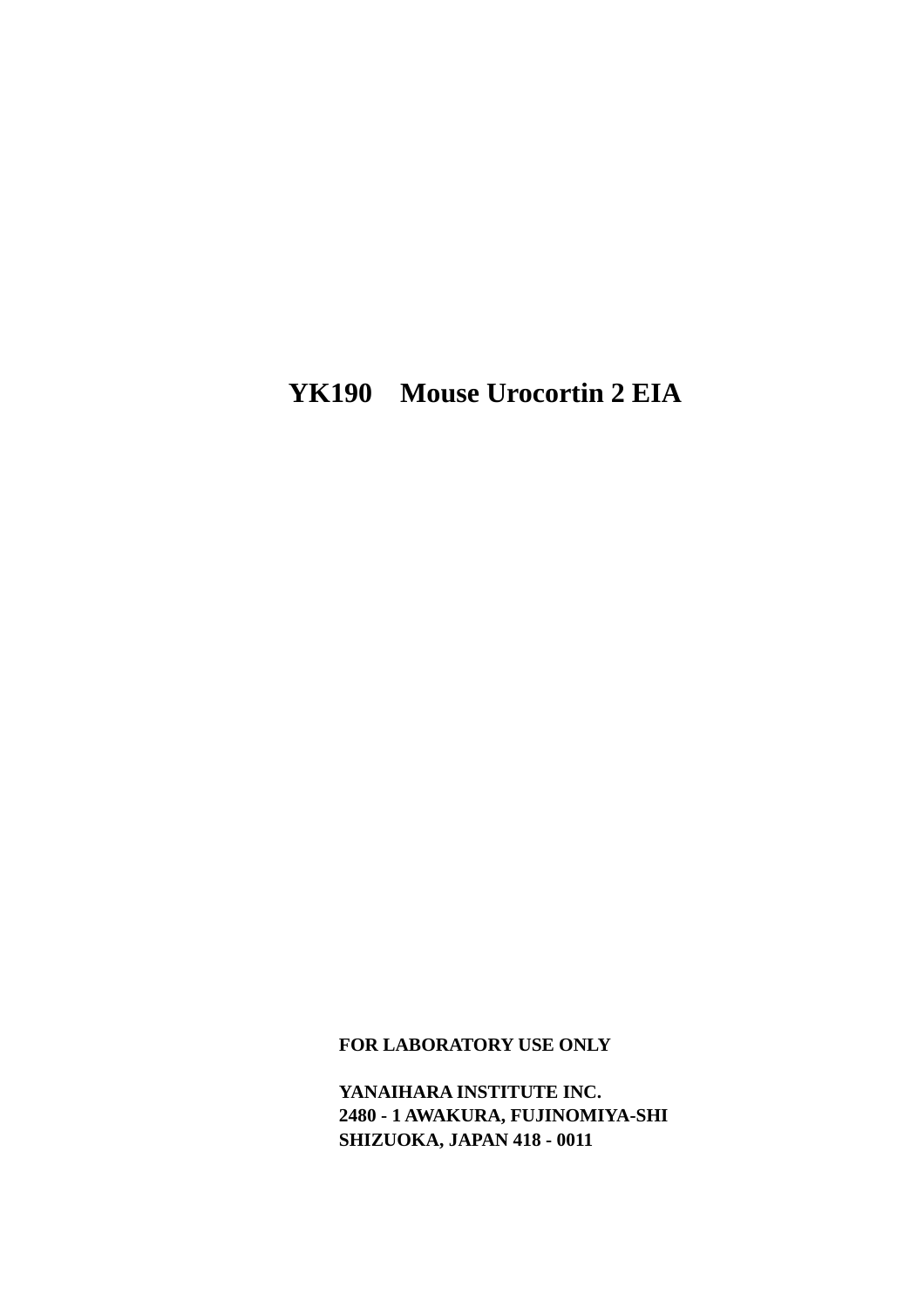| <b>Contents</b>                    |                         |
|------------------------------------|-------------------------|
| <b>Introduction</b>                | $\overline{2}$          |
| <b>Characteristics</b>             | 3                       |
| Composition                        | $\overline{\mathbf{4}}$ |
| <b>Method</b>                      | $5-6$                   |
| <b>Notes</b>                       | $\overline{7}$          |
| <b>Performance Characteristics</b> | $8 - 11$                |
| <b>Stability and Storage</b>       | 11                      |
| <b>References</b><br>$\bullet$     | 12                      |

**- Please read all the package insert carefully before beginning the assay -**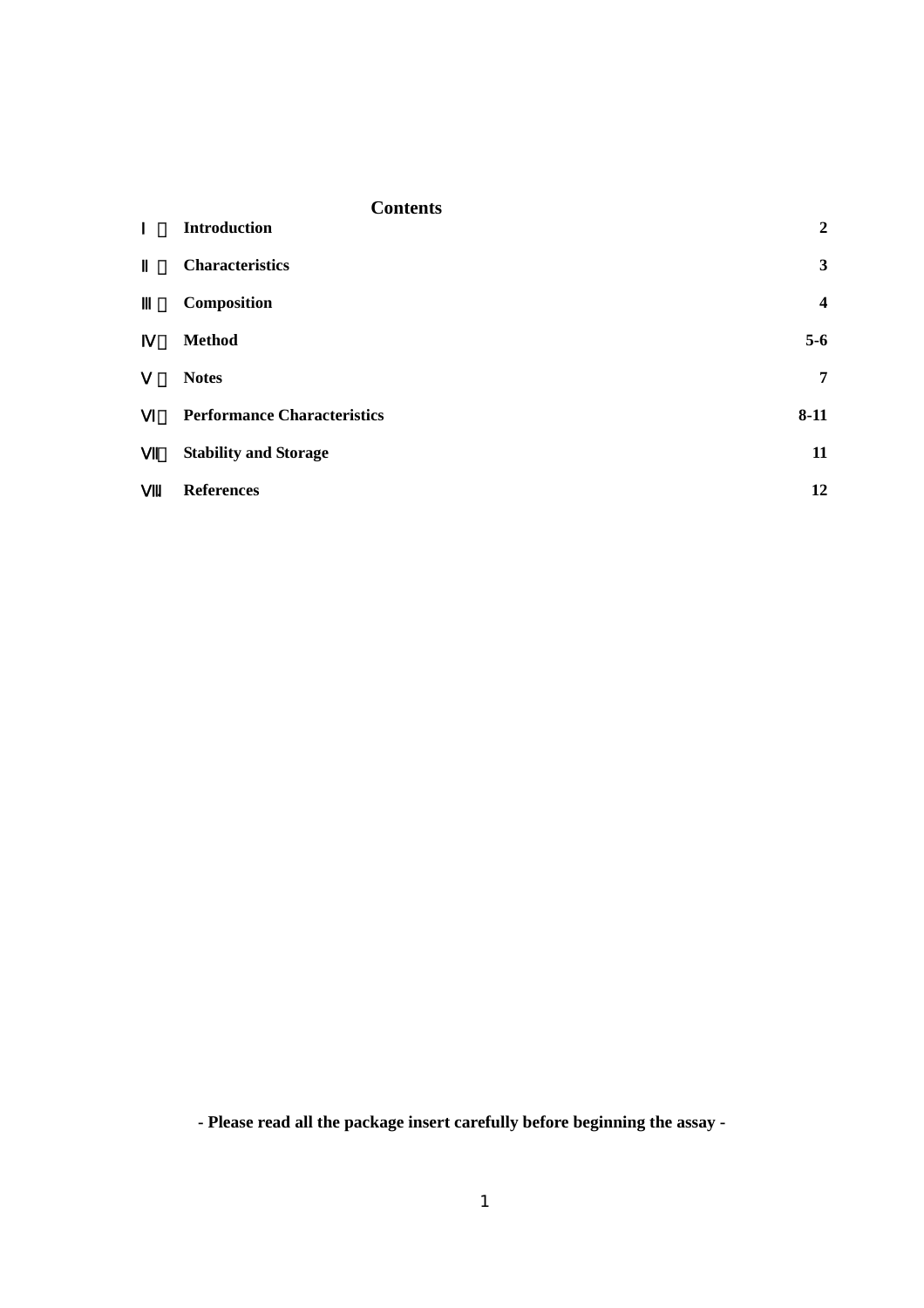#### **YK190 Mouse Urocortin 2 EIA Kit**

#### **I. Introduction**

Urocortin 2 (Ucn 2), also known as stresscopin-related peptide, is a novel predicted neuropeptide related to corticotropin-releasing factor (CRF). The peptide consisting of 38 amino acid residues was first demonstrated to be expressed centrally and to bind selectively to type 2 CRF receptor (CRFR2)**1)**. In the rodent, Ucn 2 transcripts were shown to be expressed in the discrete regions of the central nervous system including stress-related cell groups in the hypothalamus and brainstem**1)**. More recently, the expression of Ucn 2 transcripts was detected in the olfactory bulb, pituitary, cortex, hypothalamus, and spinal cord**2)**. Ucn 2 mRNA was also found to be expressed widely in a variety of peripheral tissues, most highly in the skin and skeletal muscle tissues**3)**. Ucn 2-like immunoreactivity was detected by RIA in acid extracts of mouse brain, muscle, and skin**3)**. Immunohistochemically Ucn 2 was found in both skin epidermis and adnexal structures and in the skeletal muscle myocytes**3)**. Ucn 2 gene transcription was stimulated in the hypothalamus and brainstem by glucocorticoid administration to the mouse and inhibited by removal of glucocorticoids by adrenalectomy, suggesting a putative link between the CRFR1 and CRFR2 pathways**2)**. On the other hand, in the rat a stressor-specific regulation of Ucn 2 mRNA expression in the hypothalamic paraventricular nucleus was demonstrated, which raised the possibility of a modulary role of Ucn 2 mRNA in stress-induced alteration of anterior and posterior pituitary function, depending on the type of stress**4)**. Administration of dexamethasone to the mouse resulted in a decrease of Ucn 2 mRNA levels in the back skin region. Adrenalectomy signifcantly increased Ucn 2 mRNA levels in the skin, and the levels were reduced back to normal levels after corticoid replacement **3)**.

CRFR2 is found in cardiomyocytes and in endothelial and smooth muscle cells of the systemic vasculature. Ucn 2 is expressed in the mouse cardiomyocytes. In the mouse, Ucn 2 treatment augmented heart rate, exhibited potent inotropic and lusitropic actions on the left ventricle, and induced a downward shift of the diastolic pressure-volume relation**5)**. Ucn 2 also reduced systemic arterial pressure, associated with a lowering of systemic arterial elastance and systemic vascular resistance. The effects of Ucn 2 were specific to CRFR2 function and independent of beta-adrenergic receptors. These experiments demonstrated the potent cardiovascular physiologic actions of Ucn 2 in the both wild-type and cardiomyopathic mice and support a potential beneficial use of Ucn 2 in congestive heart failure treatment**5)**. The use of Ucn 2 was also proposed to treat ischemic heart disease because of its potent cardioprotective effect in the mouse heart and its minimal impact on the hypothalamic stress axis**6)**.

Administration of Ucn 2 to the mouse prevented the loss of skeletal muscle mass resulting from disuse due to casting, corticosteroid treatment, and nerve damage. In addition, Ucn 2 treatment prevented the loss of skeletal muscle force and myocyte cross-sectional area that accompanied muscle mass losses resulting from disuse due to casting. In normal muscles of the mouse, Ucn 2 increased skeletal muscle mass and force. It was thus proposed that Ucn 2 might find utility in the treatment of skeletal muscle wasting diseases including age-related muscle loss or sarcopenia **7)**.

Mouse urocortin 2 (Ucn 2) is a new peptide predicted from mouse cDNA sequence and its physiologic and pathophysiologic significance has not yet been fully elucidated. However, the experimental data presented to date provided evidence for the important physiologic roles of Ucn 2 and urge the necessity of further investigation of the peptide from various points of view.

We succeeded this time in the development of mouse urocortin 2 EIA kit which is highly specific for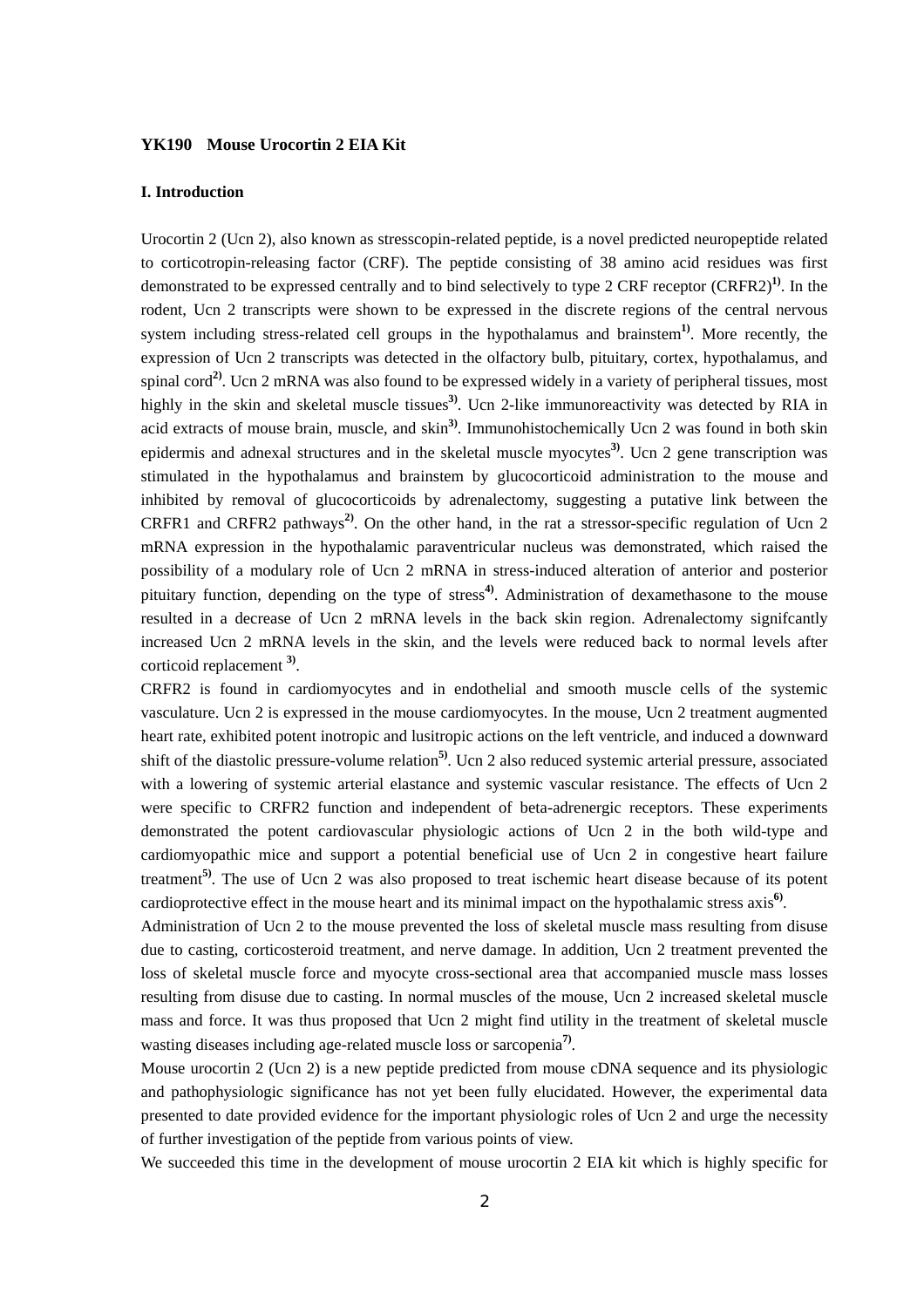mouse Ucn 2 with almost no crossreaction to Ucn 1 (mouse, rat), Ucn 3 (mouse, rat), ACTH (mouse, rat) and CRF (mouse, rat, human). The kit can be used for measurement of Ucn 2 in mouse plasma or serum with high sensitivity. It will be a specifically useful tool for Ucn 2 research.

| YK190 Mouse Urocortin 2 EIA Kit                     |     | <b>Contents</b>                 |
|-----------------------------------------------------|-----|---------------------------------|
| The assay kit can measure mouse urocortin 2         | 1)  | Antibody coated plate           |
| within the range of $0.82$ -200 ng/mL.              | 2)  | Standard                        |
| The assay is completed within $16-18$ hr. 3 hr.     | 3)  | Labeled antigen                 |
| With one assay kit, 41 samples can be measured      | 4)  | SA-HRP solution                 |
| in duplicate.                                       | 5)  | Substrate buffer                |
| Test sample: Mouse plasma and serum                 | 6)  | <b>OPD</b> tablet               |
| Sample volume: 20 µL                                | 7)  | Stopping solution               |
| The 96-wells plate in kit is consisted by 8-wells   | 8)  | Buffer solution                 |
| strips, and the strips can be used separately.      | 9)  | Washing solution (concentrated) |
|                                                     | 10) | Adhesive foil                   |
| Precision and reproducibility<br>Intra-assay CV (%) |     |                                 |
| Mouse plasma 2.51-5.25 Mouse serum 6.71-9.01        |     |                                 |
| Inter-assay CV (%)                                  |     |                                 |
| Mouse plasma 4.70-8.28 Mouse serum 6.36-11.12       |     |                                 |
| <b>Stability and Storage</b>                        |     |                                 |
| Store all of the components at 2-8°C.               |     |                                 |
| The kit is stable under the condition for 24 months |     |                                 |
| from the date of manufacturing.                     |     |                                 |
| The expiry date is stated on the label of kit.      |     |                                 |

#### **II. Characteristics**

This EIA kit is used for quantitative determination of urocortin 2 in mouse plasma and serum samples. The kit is characterized by its sensitive quantification and high specificity. In addition, it has no influence by other components in samples. Mouse urocortin 2 standard is highly purified synthetic product.

< Specificity >

This EIA kit has high specificity to mouse urocortin 2 and shows no crossreactivity to urocortin 1 (mouse, rat), urocortin 3 (mouse, rat), ACTH (mouse, rat) and CRF (mouse, rat, human).

< Assay principle >

This EIA kit for determination of mouse urocortin 2 in samples is based on a competitive enzyme immunoassay using combination of highly specific antibody to mouse urocortin 2 and biotin-avidin affinity system. To the wells of plate coated with rabbit anti mouse urocortin 2 antibody, standard or samples, labeled antigen (biotinylated antigen) are added for competitive immunoreaction. After incubation and plate washing, horseradish peroxidase (HRP) labeled streptoavidin (SA) is added to form HRP labeled SA- labeled antigen -antibody complex on the surface of the wells. Finally, HRP enzyme activity is determined by o-Phenylenediamine dihydrochloride (OPD) and the concentration of mouse urocortin 2 is calculated.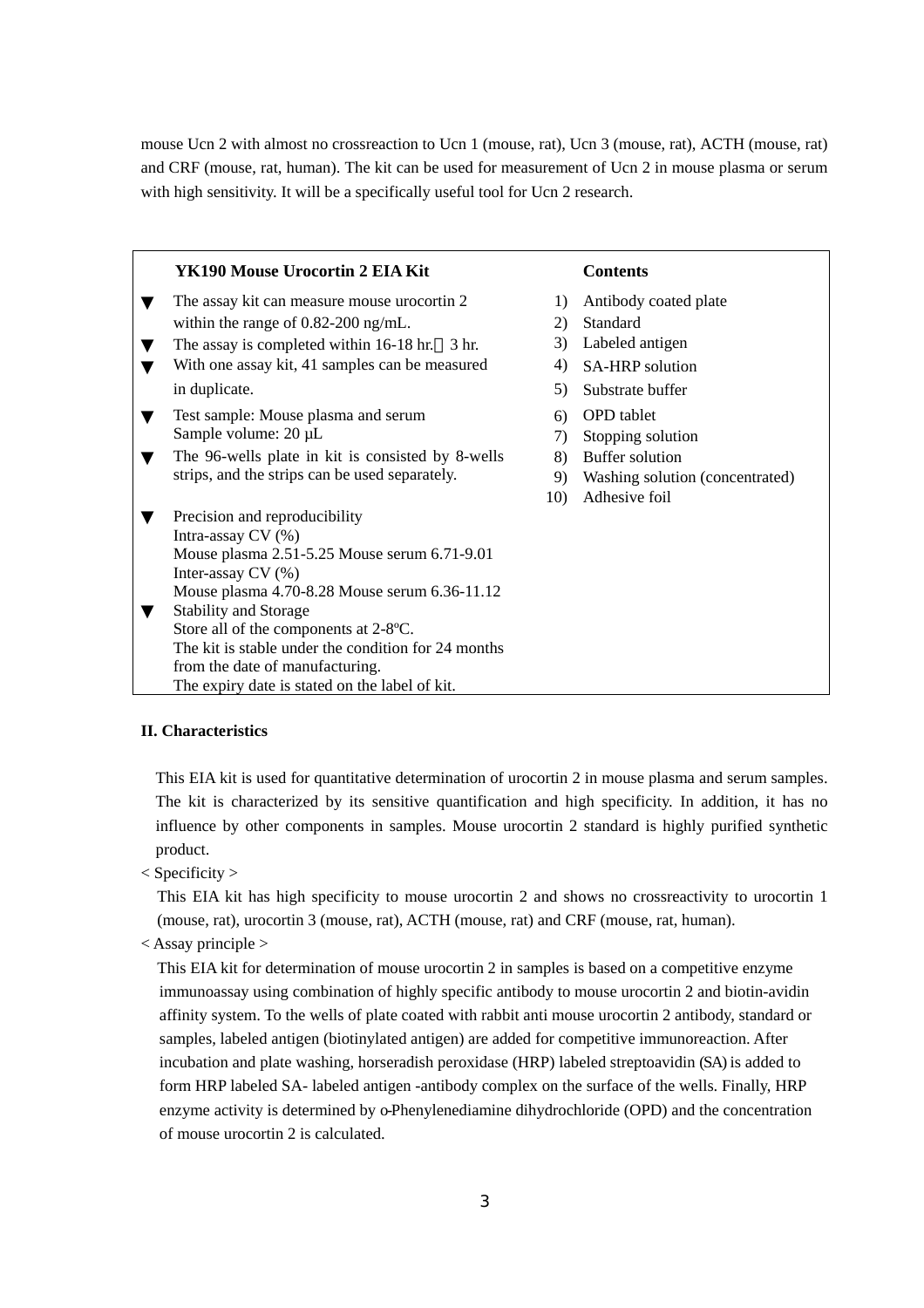# Ⅲ**. Composition**

|     | Component                          | Form             | Quantity                   | Main Ingredient                                 |
|-----|------------------------------------|------------------|----------------------------|-------------------------------------------------|
| 1.  | Antibody coated plate              | microtiter plate | 1 plate (96 wells)         | Rabbit anti mouse urocortin 2 antibody          |
| 2.  | Standard                           | lyophilized      | 1 vial $(200 \text{ ng})$  | Synthetic mouse urocortin 2                     |
| 3.  | Labeled antigen                    | lyophilized      | 1 vial                     | Biotinylated mouse urocortin 2                  |
| 4.  | <b>SA-HRP</b> solution             | liquid           | 1 bottle $(12mL)$          | Horseradish peroxidase labeled<br>streptoavidin |
| 5.  | Substrate buffer                   | liquid           | 1 bottle $(24mL)$          | 0.015% Hydrogen peroxide                        |
| 6.  | <b>OPD</b> tablet                  | tablet           | 2 tablets                  | o-Phenylenediamine dihydrochloride              |
| 7.  | Stopping solution                  | liquid           | 1 bottle $(12 \text{ mL})$ | $1M H_2SO_4$                                    |
| 8.  | <b>Buffer solution</b>             | liquid           | 1 bottle $(15 \text{ mL})$ | Citrate buffer                                  |
| 9.  | Washing solution<br>(concentrated) | liquid           | 1 bottle $(50 \text{ mL})$ | Concentrated saline                             |
| 10. | Adhesive foil                      |                  | 3 pieces                   |                                                 |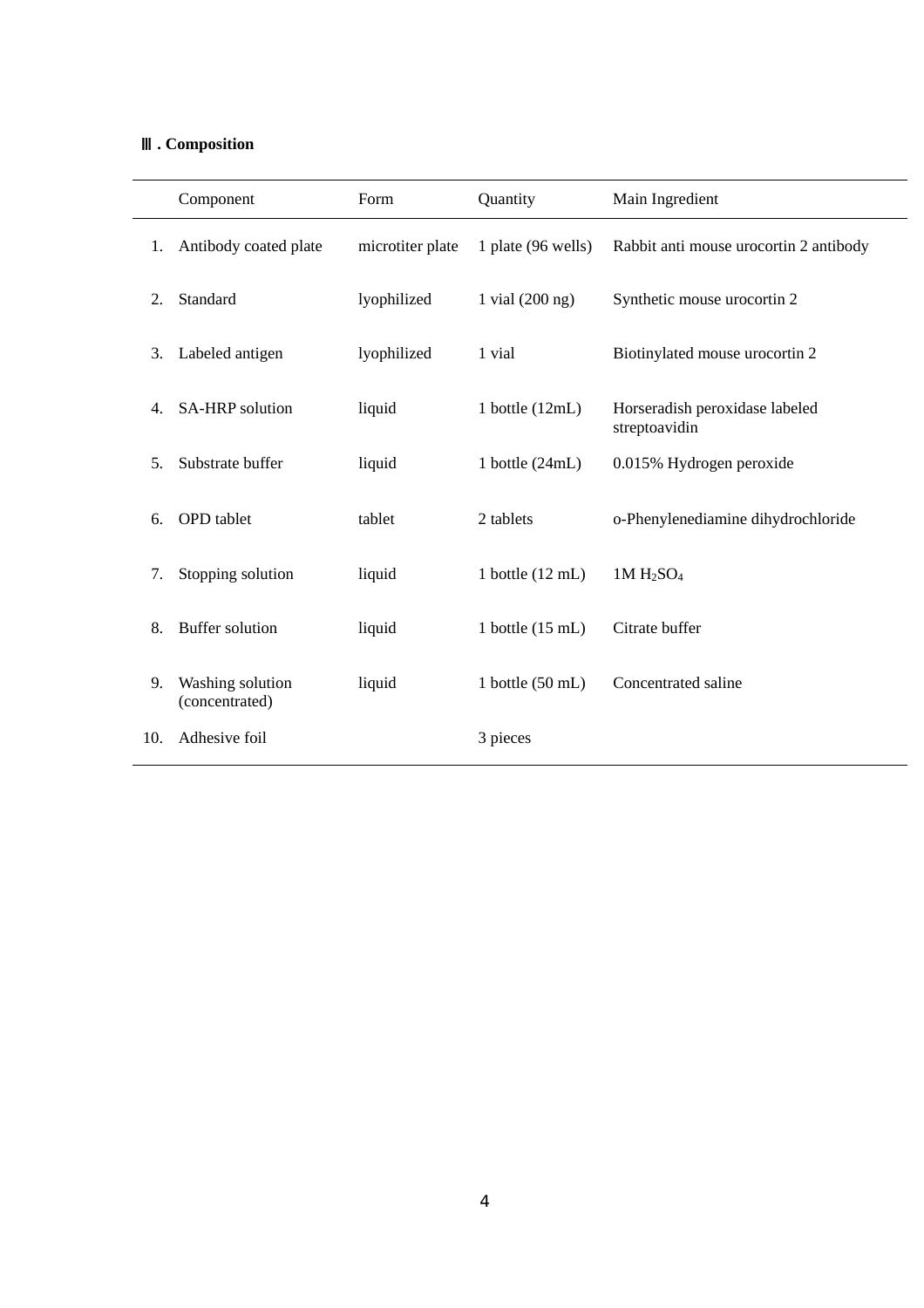### **IV. Method**

- < Equipment required >
	- 1. Photometer for microtiter plate (plate reader) which can read extinction 2.5 at 490 nm (or 492 nm)
	- 2. Microtiter plate shaker
	- 3. Washing device for microtiter plate and dispenser with aspiration system
	- 4. Micropipettes, multi-channel pipettes for 8 wells or 12 wells and their tips
	- 5. Glass test tubes for preparation of standard solution
	- 6. Graduated cylinder (1,000 mL)
	- 7. Distilled water or deionized water
- < Preparatory work >
	- 1. Preparation of standard solution:

Reconstitute the mouse urocortin 2 standard with 1 mL of buffer solution, which affords 200ng/mL standard solution. The reconstituted standard solution (0.1mL) is diluted with 0.2 mL of buffer solution that yields 66.7ng/mL standard solution. Repeat the dilution procedure to make each standard solution of 22.2, 7.41, 2.47 and 0.82 ng/mL. Buffer solution itself is used as 0ng/mL standard solution.

- 2. Preparation of labeled antigen: Reconstitute labeled antigen with 6 mL of distilled water.
- 3. Preparation of substrate solution: Dissolve one OPD tablet with 11 mL of substrate buffer. It should be prepared immediately before use.
- 4. Preparation of washing solution: Dilute 50 mL of washing solution (concentrated) to 1,000 mL with distilled or deionized water.
- 5. Other reagents are ready for use.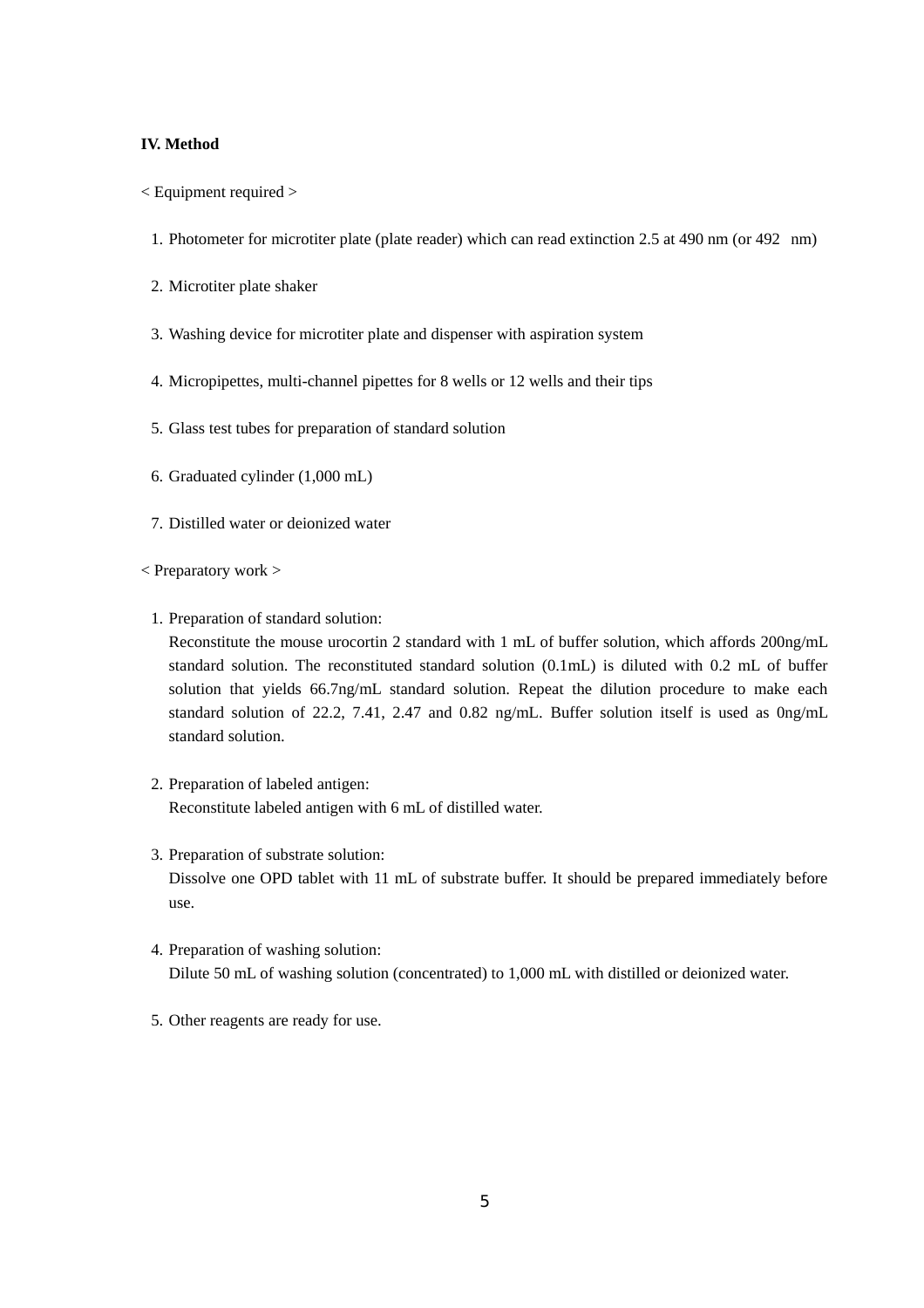#### < Procedure >

1. Before starting the assay, bring all the reagents and samples to room temperature (20~30ºC).

- 2. Fill 0.35mL/well of washing solution into the wells and aspirate the washing solution in the wells. Repeat this washing procedure further twice (total 3 times). Finally, invert the plate and tap it onto an absorbent surface, such as paper toweling, to ensure blotting free of most residual washing solution.
- 3. Add 25µL of buffer solution to the wells first, then introduce 20µL of each of standard solutions (0, 0.82, 2.47, 7.41, 22.2, 66.7 and 200 ng/mL) or samples and finally add  $50\mu$ L of labeled antigen to the wells. The total pipetting time of standard solutions and samples for a whole plate should not exceed 30 minutes.
- 4. Cover the plate with adhesive foil and incubate it at  $4^{\circ}$ C for  $16 \sim 18$  hours (keep still, plate shaker not need).
- 5. After incubation, move the plate back to room temperature keeping for approximately 40 minutes (keep still, plate shaker not need) and take off the adhesive foil, aspirate and wash the wells 4 times with 0.35 mL/well of washing solution. Finally, invert the plate and tap it onto an absorbent surface, such as paper toweling, to ensure blotting free of most residual washing solution.
- 6. Add 100µL of SA-HRP solution to each of the wells.
- 7. Cover the plate with adhesive foil and incubate it at room temperature for 2 hours. During the incubation, the plate should be shaken with a plate shaker (approximately 100 rpm).
- 8. Dissolve one OPD tablet with 11 mL of substrate buffer. It should be prepared immediately before use.
- 9. Take off the adhesive foil, aspirate and wash the wells 4 times with 0.35 mL/well of washing solution. Finally, invert the plate and tap it onto an absorbent surface, such as paper toweling, to ensure blotting free of most residual washing solution.
- 10. Add 100µL of substrate solution to each of the wells, cover the plate with adhesive foil and keep it for 20 minutes at room temperature (keep still, plate shaker not need).
- 11. Add 100µL of stopping solution to each of the wells to stop color reaction.
- 12. Read the optical absorbance of the solution in the wells at 490 nm (or 492nm). The dose-response curve of this assay fits best to a 4 (or 5)-parameter logistic equation. The results of unknown samples can be calculated with any computer program having a 4 (or 5)-parameter logistic function. Otherwise calculate mean absorbance values of wells containing standards and plot a standard curve on semi logarithmic graph paper (abscissa: concentration of standard; ordinate: absorbance values).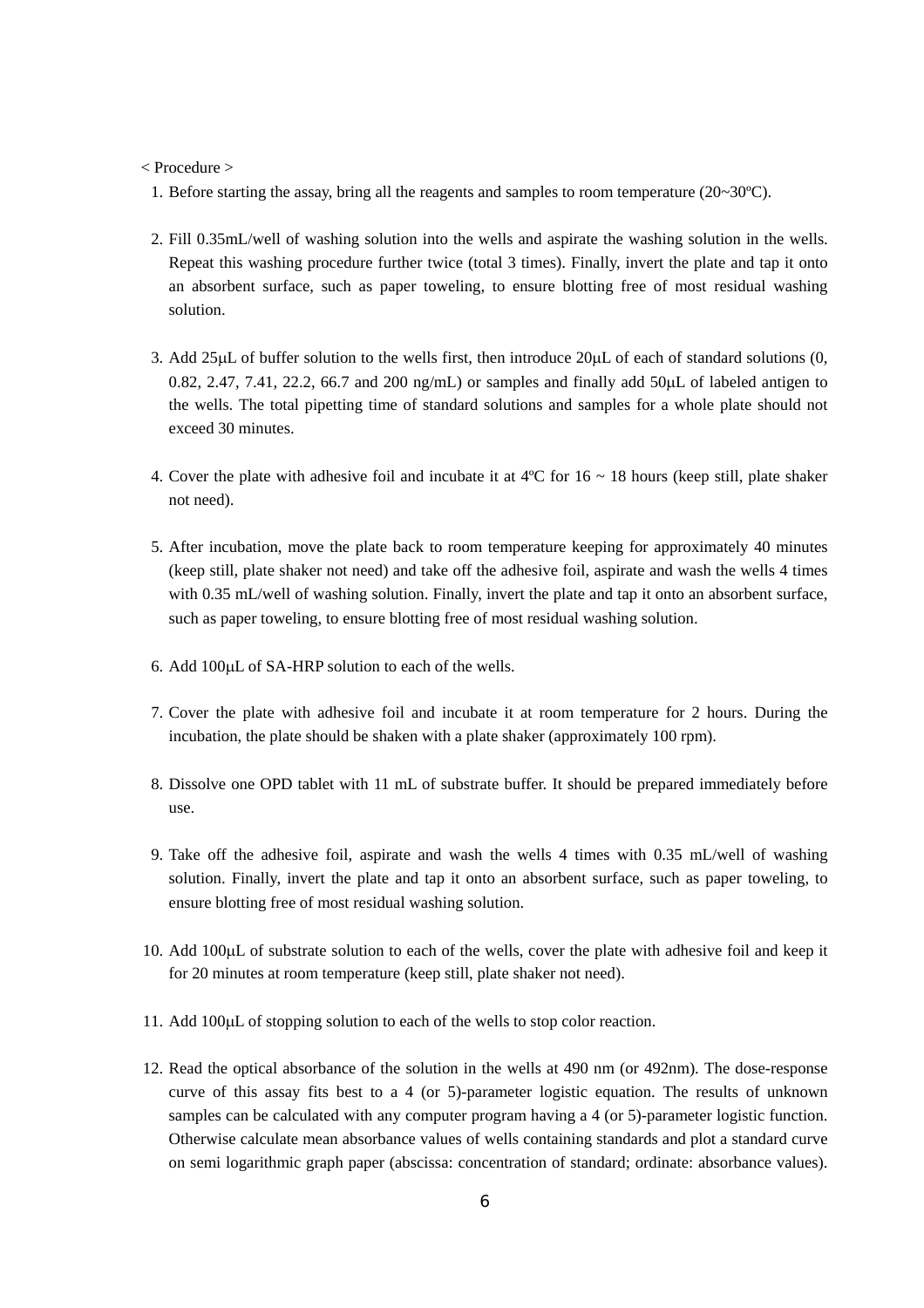Use the average absorbance of each sample to determine the corresponding value by simple interpolation from this standard curve.

#### **V. Notes**

- 1. EDTA-2Na (1 mg/mL) additive blood collection tube is recommended for the plasma collection. Serum and plasma samples must be used as soon as possible after collection. If the samples are tested later, they should be divided into test tubes in small amount and frozen at or below -30ºC. Avoid repeated freezing and thawing of samples.
- 2. Standard and labeled antigen solutions should be prepared immediately before use. This kit can be used dividedly in strips of the plate. In such case, the rest of reconstituted reagents (standard and labeled antigen) should be stored at or below -30ºC (stable for 1 month).
- 3. The total pipetting time of standard solutions and samples for a whole plate should not exceed 30 minutes.
- 4. During storage of washing solution (concentrated) at 2-8ºC, precipitates may be observed, however they will be dissolved when diluted. Diluted washing solution is stable for 6 months at 2-8ºC.
- 5. Pipetting operations may affect the precision of the assay, so that pipette standard solutions or samples precisely into each well of plate. In addition, use clean test tubes or vessels in assay and use new tip for each standard or sample to avoid cross contamination.
- 6. When sample concentration exceeds 200 ng/mL, it needs to be diluted with buffer solution to proper concentration.
- 7. During the incubation with SA-HRP solution at room temperature, the assay plate should be shaken gently by a plate shaker to promote immunoreaction (approximately 100 rpm).
- 8. Perform all the determination in duplicate.
- 9. Read plate optical absorbance of reaction solution in wells as soon as possible after stop color reaction.
- 10. To quantitate accurately, always run a standard curve when testing samples.
- 11. Protect reagents from strong light (e.g. direct sunlight) during storage and assay.
- 12. Satisfactory performance of the test is guaranteed only when reagents are used from combination pack with identical lot number.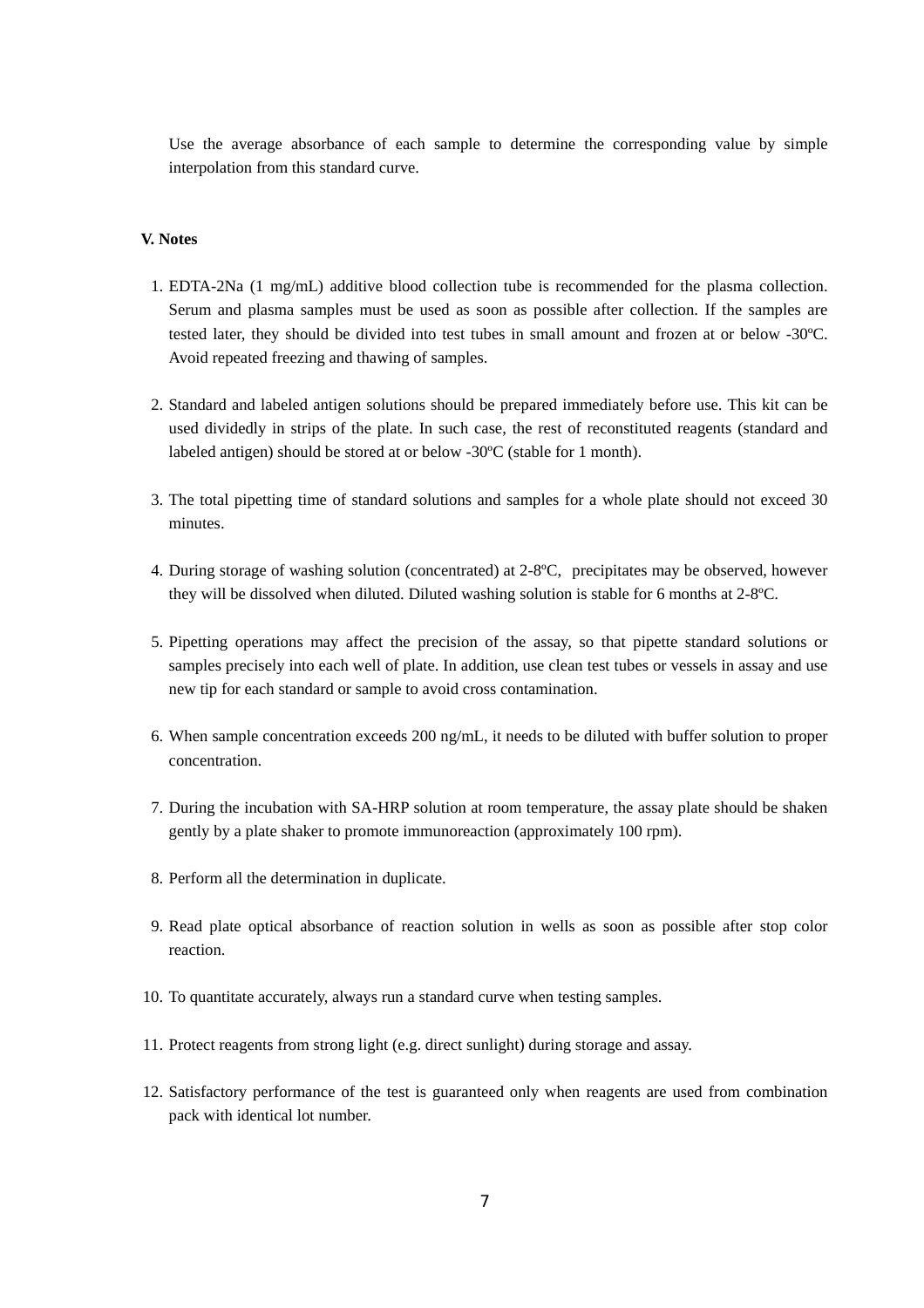## **VI. Performance Characteristics**



Typical standard curve

# **<Analytical recovery>**

| <mouse a="" plasma=""></mouse> |          |                |          |
|--------------------------------|----------|----------------|----------|
| Added Mouse Urocortin 2        | Observed | Expected       | Recovery |
| (ng/mL)                        | (ng/mL)  | (ng/mL)        | (% )     |
| 0.0                            | 1.58     | $\overline{a}$ |          |
| 1.0                            | 2.92     | 2.58           | 113.18   |
| 5.0                            | 7.36     | 6.58           | 111.85   |
| 30.0                           | 35.82    | 31.58          | 113.43   |
| 50.0                           | 59.92    | 51.58          | 116.17   |
| <mouse b="" plasma=""></mouse> |          |                |          |
| Added Mouse Urocortin 2        | Observed | Expected       | Recovery |
| (ng/mL)                        | (ng/mL)  | (ng/mL)        | $(\%)$   |
| 0.0                            | 1.72     |                |          |
| 1.0                            | 2.71     | 2.72           | 99.63    |
| 5.0                            | 6.73     | 6.72           | 100.15   |
| 30.0                           | 35.99    | 31.72          | 113.46   |
| 50.0                           | 60.79    | 51.72          | 117.54   |
| <mouse c="" plasma=""></mouse> |          |                |          |
| Added Mouse Urocortin 2        | Observed | Expected       | Recovery |
| (ng/mL)                        | (ng/mL)  | (ng/mL)        | (%)      |
| 0.0                            | 1.67     |                |          |
| 1.0                            | 2.64     | 2.67           | 98.88    |
| 5.0                            | 7.07     | 6.67           | 106.00   |
| 30.0                           | 30.89    | 31.67          | 97.54    |
| 50.0                           | 55.80    | 51.67          | 107.99   |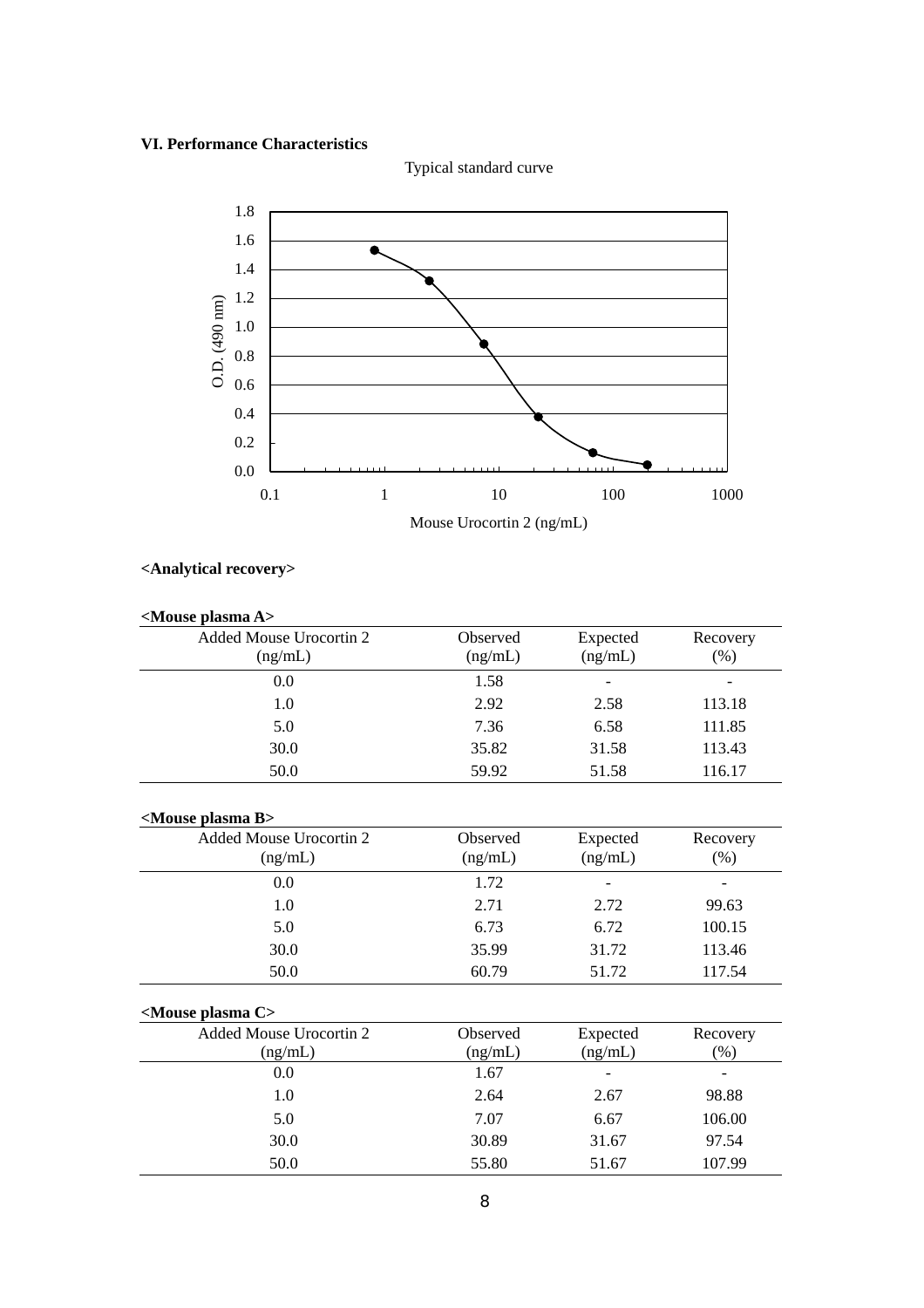| <mouse d="" plasma=""></mouse>                            |          |          |          |
|-----------------------------------------------------------|----------|----------|----------|
| Added Mouse Urocortin 2                                   | Observed | Expected | Recovery |
| (ng/mL)                                                   | (ng/mL)  | (ng/mL)  | (% )     |
| 0.0                                                       | 1.30     |          |          |
| 1.0                                                       | 2.62     | 2.30     | 113.91   |
| 5.0                                                       | 7.11     | 6.30     | 112.86   |
| 30.0                                                      | 32.96    | 31.30    | 105.30   |
| 50.0                                                      | 49.97    | 51.30    | 97.41    |
| <mouse a="" serum=""></mouse>                             |          |          |          |
| Added Mouse Urocortin 2                                   | Observed | Expected | Recovery |
| (ng/mL)                                                   | (ng/mL)  | (ng/mL)  | (%)      |
| 0.0                                                       | 2.69     |          |          |
| 1.0                                                       | 4.02     | 3.69     | 108.94   |
| 5.0                                                       | 8.57     | 7.69     | 111.44   |
| 30.0                                                      | 38.24    | 32.69    | 116.98   |
| 50.0                                                      | 70.07    | 52.69    | 132.99   |
|                                                           |          |          |          |
| <mouse b="" serum=""><br/>Added Mouse Urocortin 2</mouse> | Observed | Expected | Recovery |
| (ng/mL)                                                   | (ng/mL)  | (ng/mL)  | (% )     |
| 0.0                                                       | 2.66     |          |          |
| 1.0                                                       | 3.91     | 3.66     | 106.83   |
| 5.0                                                       | 8.78     | 7.66     | 114.62   |
| 30.0                                                      | 44.14    | 32.66    | 135.15   |
| 50.0                                                      | 78.51    | 52.66    | 149.09   |
|                                                           |          |          |          |
| <mouse c="" serum=""></mouse>                             |          |          |          |
| Added Mouse Urocortin 2                                   | Observed | Expected | Recovery |
| (ng/mL)                                                   | (ng/mL)  | (ng/mL)  | (% )     |
| 0.0                                                       | 2.96     |          |          |
| 1.0                                                       | 4.14     | 3.96     | 104.55   |
| 5.0                                                       | 9.12     | 7.96     | 114.57   |
| 30.0                                                      | 43.45    | 32.96    | 131.83   |
| 50.0                                                      | 78.94    | 52.96    | 149.06   |
| <mouse d="" serum=""></mouse>                             |          |          |          |
| Added Mouse Urocortin 2                                   | Observed | Expected | Recovery |
| (ng/mL)                                                   | (ng/mL)  | (ng/mL)  | $(\%)$   |
| 0.0                                                       | 2.51     |          |          |
| 1.0                                                       | 3.59     | 3.51     | 102.28   |
| 5.0                                                       | 8.48     | 7.51     | 112.92   |
| 30.0                                                      | 38.72    | 32.51    | 119.10   |
| 50.0                                                      | 71.82    | 52.51    | 136.77   |
|                                                           |          |          |          |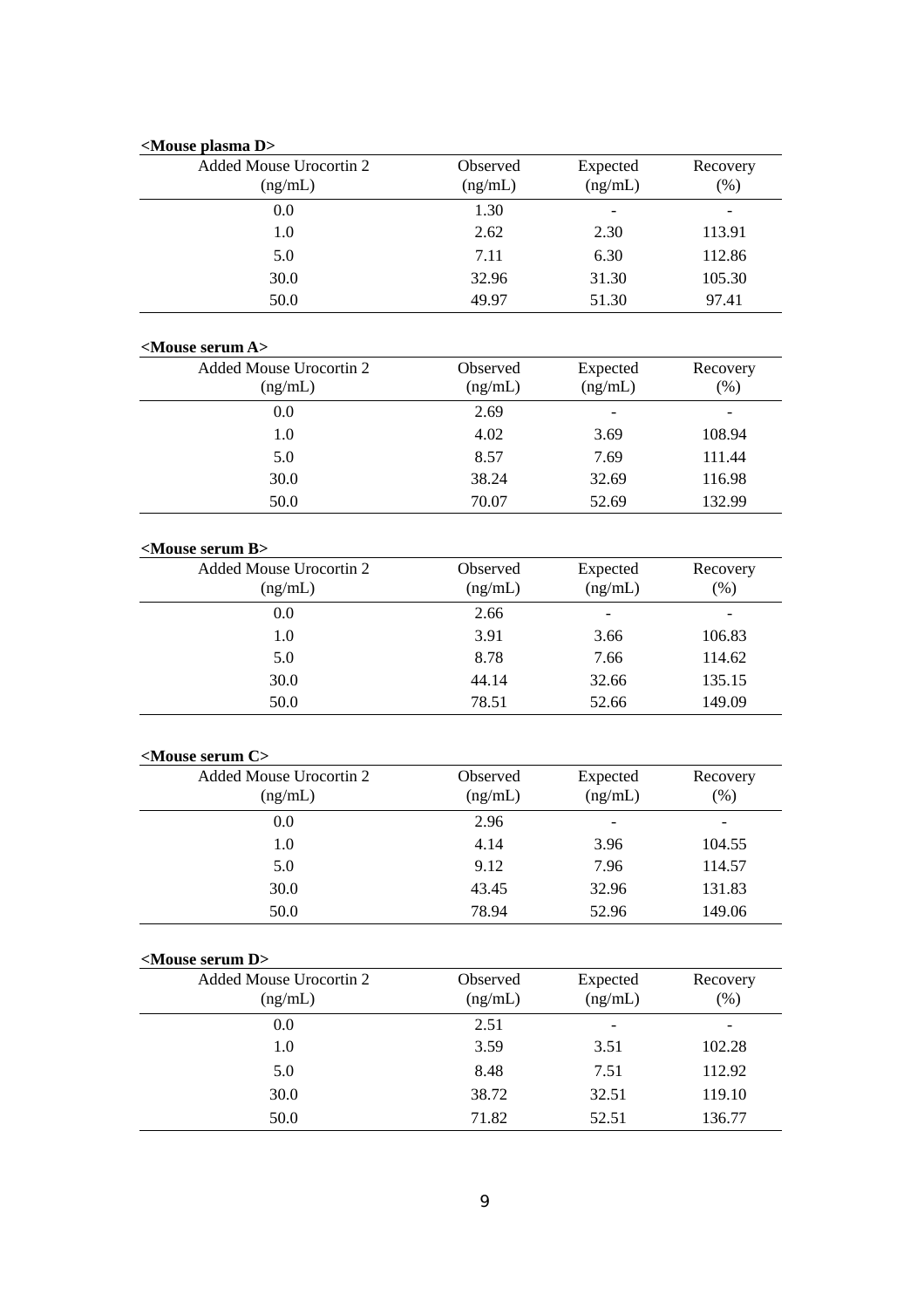## **< Dilution test >**

<Mouse plasma >





```
< Crossreactivity >
```

| Related peptides         | Crossreactivity (%) |  |
|--------------------------|---------------------|--|
| Urocortin 2 (mouse)      | 100                 |  |
| Urocortin 1 (mouse, rat) |                     |  |
| Urocortin 3 (mouse, rat) | $\theta$            |  |
| ACTH (mouse, rat)        | 0.61                |  |
| CRF (mouse, rat, human)  | 0                   |  |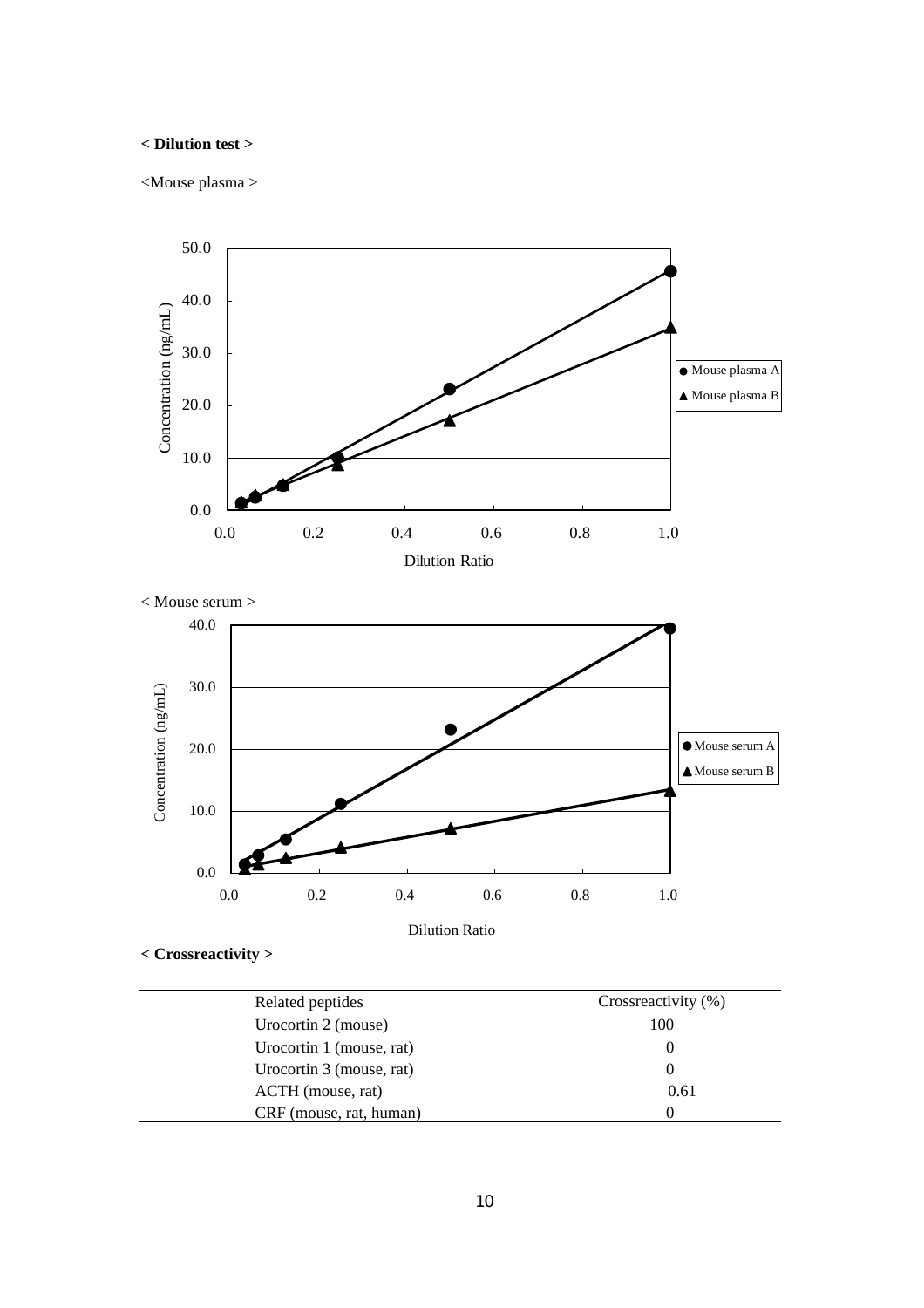# **< Precision and reproducibility >**

| <b>Test Sample</b> | Intra-assay CV(%) | Inter-assay $CV(\% )$ |  |
|--------------------|-------------------|-----------------------|--|
| Mouse Plasma       | $2.51 - 5.25$     | 4.70-8.28             |  |
| Mouse Serum        | 6.71-9.01         | 6.36-11.12            |  |

**< Assay range >** 

 $0.82 \sim 200$  ng/mL

# **VII. Stability and Storage**

< Storage > Store all of the components at 2-8ºC.

- < Shelf life > The kit is stable under the condition for 24 months from the date of manufacturing. The expiry date is stated on the label of kit.
- < Package > For 96 tests per one kit including standards